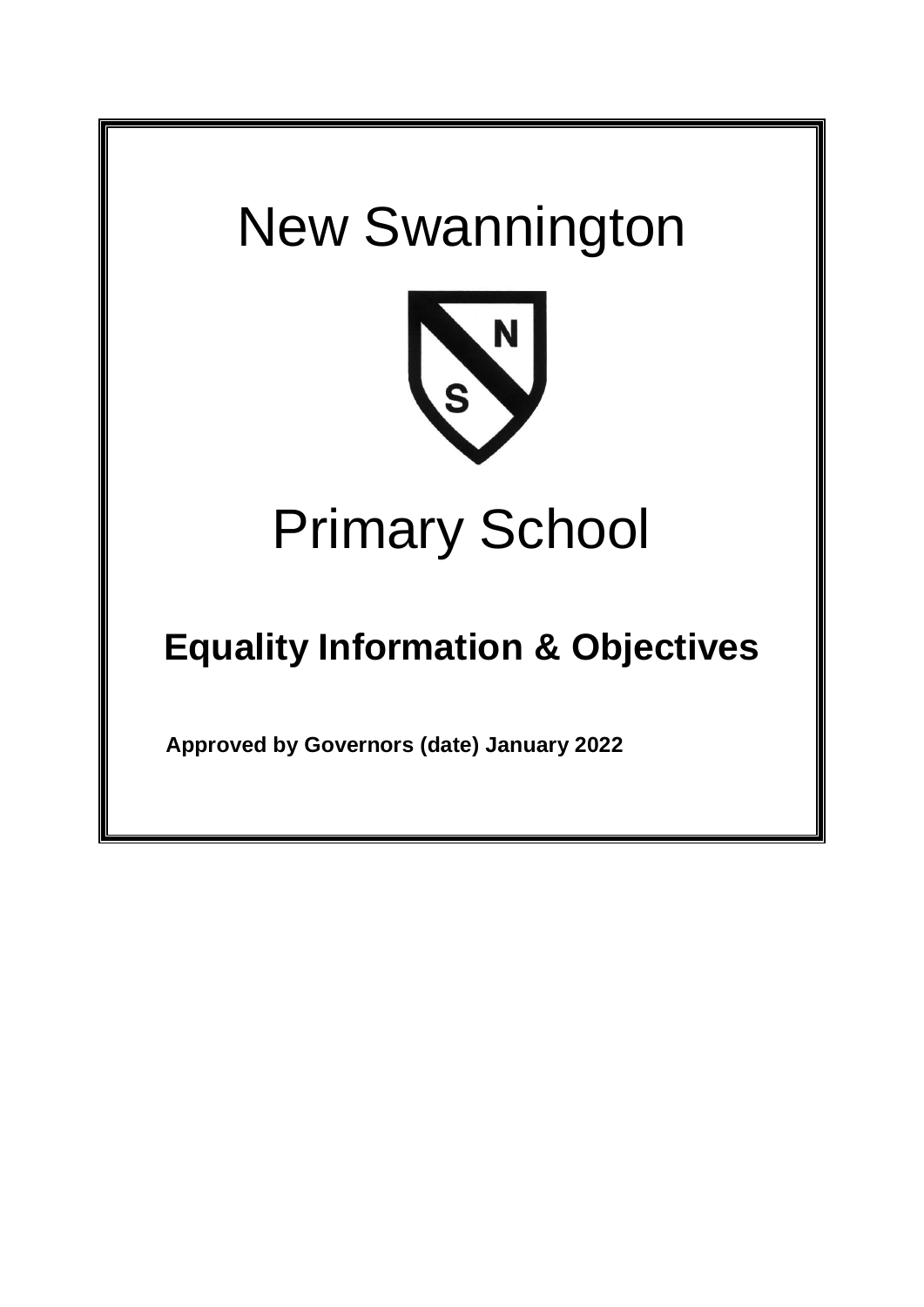### **Introduction**

This policy sets out the school's commitment to equality.<br>The policy will be reviewed every 3 years.

# **Contents**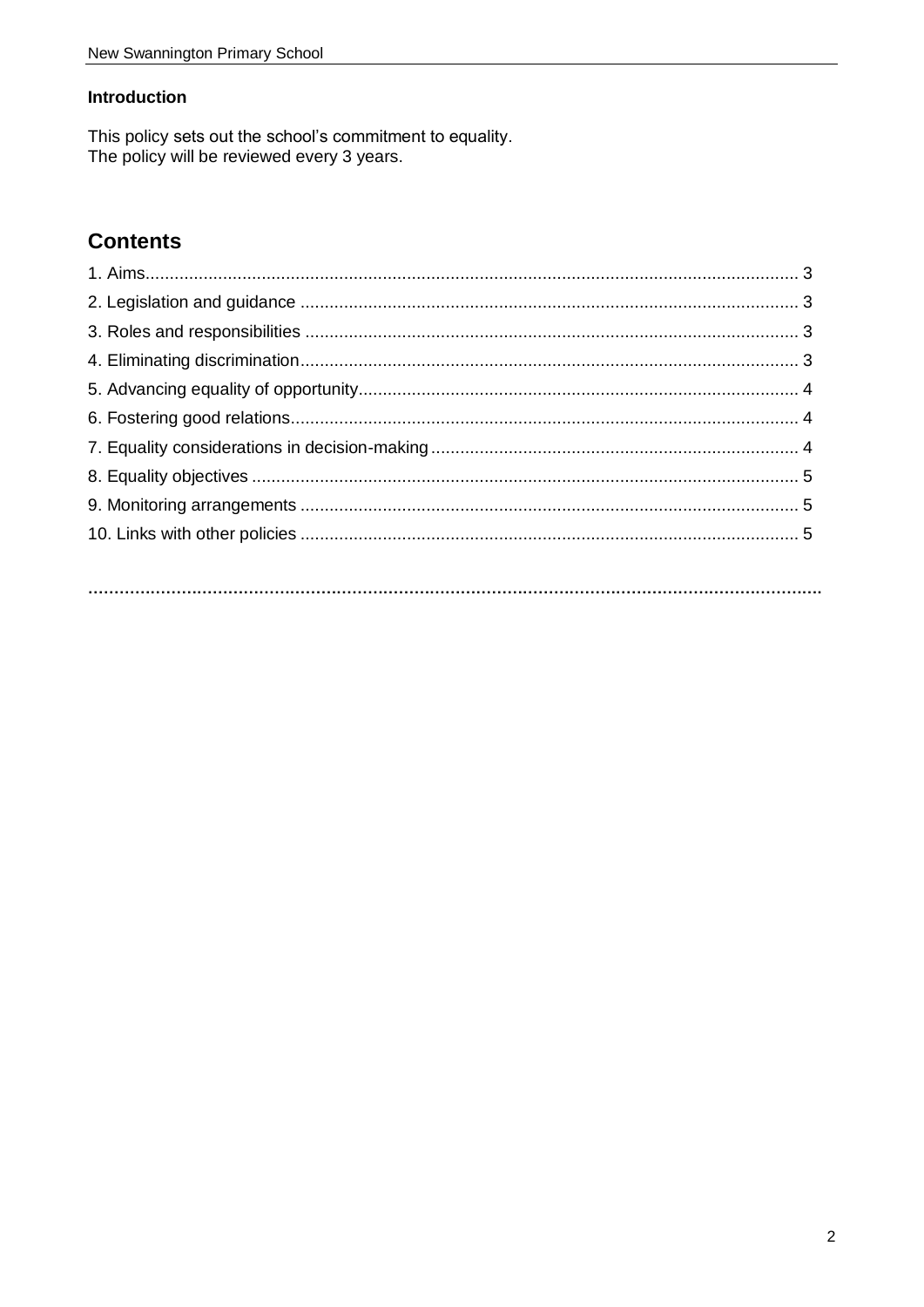### **1. Aims**

Our school aims to meet its obligations under the public sector equality duty by having due regard to the need to:

- Eliminate discrimination and other conduct that is prohibited by the Equality Act 2010.
- Advance equality of opportunity between people who share a protected characteristic and people who do not share it.
- Foster good relations across all characteristics between people who share a protected characteristic and people who do not share it.

## **2. Legislation and guidance**

This document meets the requirements under the following legislation:

- [The Equality Act 2010,](http://www.legislation.gov.uk/ukpga/2010/15/contents) which introduced the public sector equality duty and protects people from discrimination.
- [The Equality Act 2010 \(Specific](http://www.legislation.gov.uk/uksi/2011/2260/contents/made) Duties) Regulations 2011, which require schools to publish information to demonstrate how they are complying with the public sector equality duty and to publish equality objectives.

This document is also based on Department for Education (DfE) guidance: [The Equality Act 2010 and](https://www.gov.uk/government/uploads/system/uploads/attachment_data/file/315587/Equality_Act_Advice_Final.pdf)  [schools.](https://www.gov.uk/government/uploads/system/uploads/attachment_data/file/315587/Equality_Act_Advice_Final.pdf) 

## **3. Roles and responsibilities**

The governing board will:

- Ensure that the equality information and objectives as set out in this statement are published and communicated throughout the school, including to staff, pupils and parents, and that they are reviewed and updated at least once every three years.
- Delegate responsibility for monitoring the achievement of the objectives on a daily basis to the headteacher.

The headteacher will:

- Promote knowledge and understanding of the equality objectives amongst staff and pupils.
- Monitor success in achieving the objectives and report back to governors.

All school staff are expected to have regard to this document and to work to achieve the objectives as set out in section 8.

## **4. Eliminating discrimination**

The school is aware of its obligations under the Equality Act 2010 and complies with non-discrimination provisions.

Where relevant, our policies include reference to the importance of avoiding discrimination and other prohibited conduct.

Staff and governors are regularly reminded of their responsibilities under the Equality Act, for example during meetings. Where this has been discussed during a meeting it is recorded in the meeting minutes.

New staff receive training on the Equality Act as part of their induction, and all staff receive refresher training every September.

The school has a designated member of staff for monitoring equality issues, and an equality link governor. They regularly liaise regarding any issues and make senior leaders and governors aware of these as appropriate.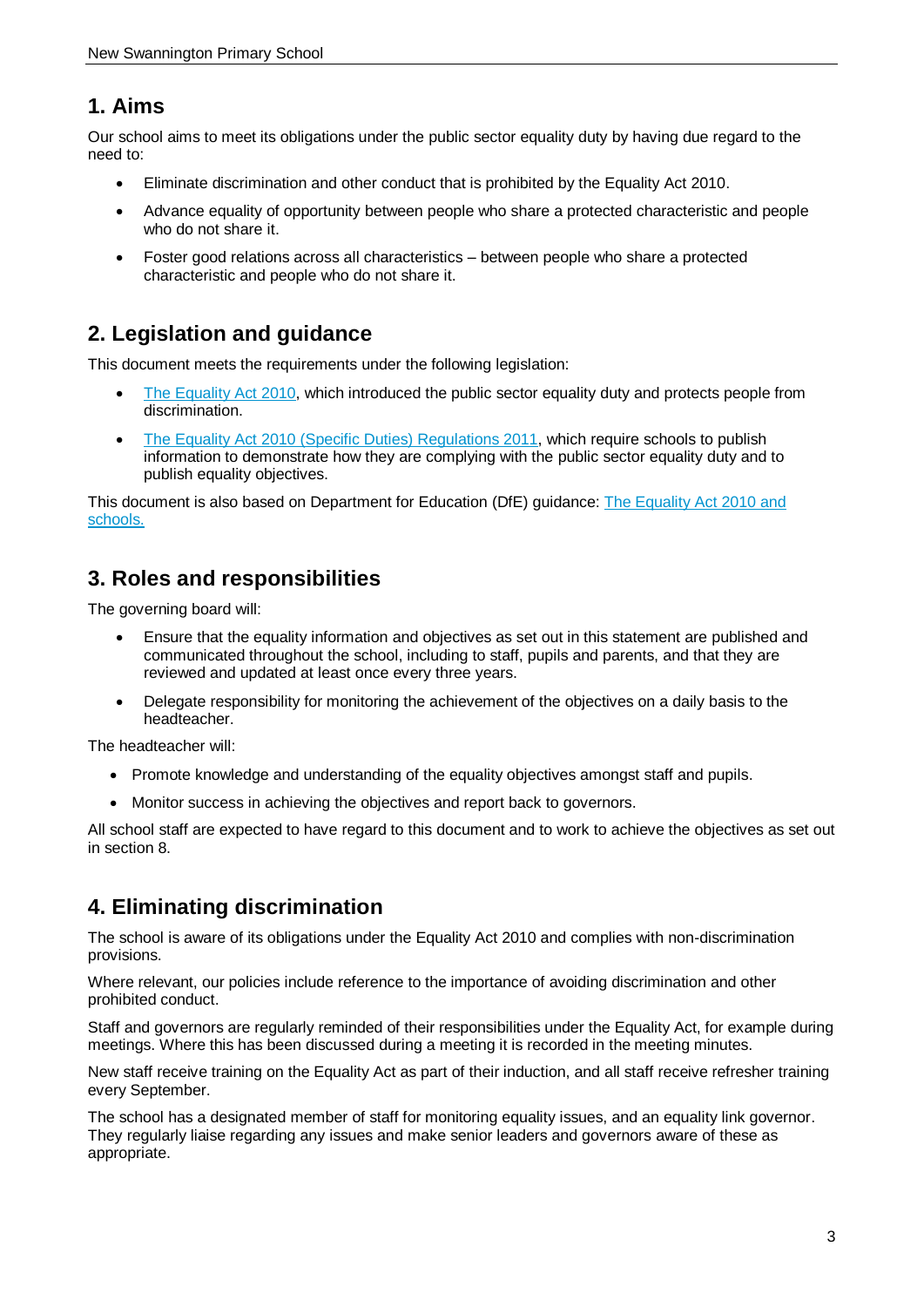# **5. Advancing equality of opportunity**

As set out in the DfE guidance on the Equality Act, the school aims to advance equality of opportunity by:

- Removing or minimising disadvantages suffered by people which are connected to a particular characteristic they have (e.g. pupils with disabilities, or gay pupils who are being subjected to homophobic bullying).
- Taking steps to meet the particular needs of people who have a particular characteristic (e.g. enabling Muslim pupils to pray at prescribed times).
- Encouraging people who have a particular characteristic to participate fully in any activities (e.g. encouraging all pupils to be involved in the full range of school societies).

In fulfilling this aspect of the duty, the school will:

- Publish attainment data each academic year showing how pupils with different characteristics are performing.
- Analyse the above data to determine strengths and areas for improvement, implement actions in response and publish this information.
- Make evidence available identifying improvements for specific groups (e.g. declines in incidents of homophobic or transphobic bullying).
- Publish further data about any issues associated with particular protected characteristics, identifying any issues which could affect our own pupils.

## **6. Fostering good relations**

The school aims to foster good relations between those who share a protected characteristic and those who do not share it by:

- Promoting tolerance, friendship and understanding of a range of religions and cultures through different aspects of our curriculum. This includes teaching in RE, citizenship and personal, social, health and economic (PSHE) education, but also activities in other curriculum areas. For example, as part of teaching and learning in English/reading, pupils will be introduced to literature from a range of cultures.
- Holding assemblies dealing with relevant issues. Pupils will be encouraged to take a lead in such assemblies, and we will also invite external speakers to contribute.
- Working with our local community. This includes inviting leaders of local faith groups to speak at assemblies, and organising school trips and activities based around the local community.
- Encouraging and implementing initiatives to deal with tensions between different groups of pupils within the school. For example, our school council has representatives from different year groups and is formed of pupils from a range of backgrounds. All pupils are encouraged to participate in the school's activities, such as sports clubs. We also work with parents to promote knowledge and understanding of different cultures.
- We have developed links with people and groups who have specialist knowledge about particular characteristics, which helps inform and develop our approach.

# **7. Equality considerations in decision-making**

The school ensures it has due regard to equality considerations whenever significant decisions are made.

The school always considers the impact of significant decisions on particular groups. For example, when a school trip or activity is being planned, the school considers whether the trip:

- Cuts across any religious holidays.
- Is accessible to pupils with disabilities.
- Has equivalent facilities for boys and girls.

The school keeps a written record (known as an Equality Impact Assessment) to show we have actively considered our equality duties and asked ourselves relevant questions. This is recorded at the same time as